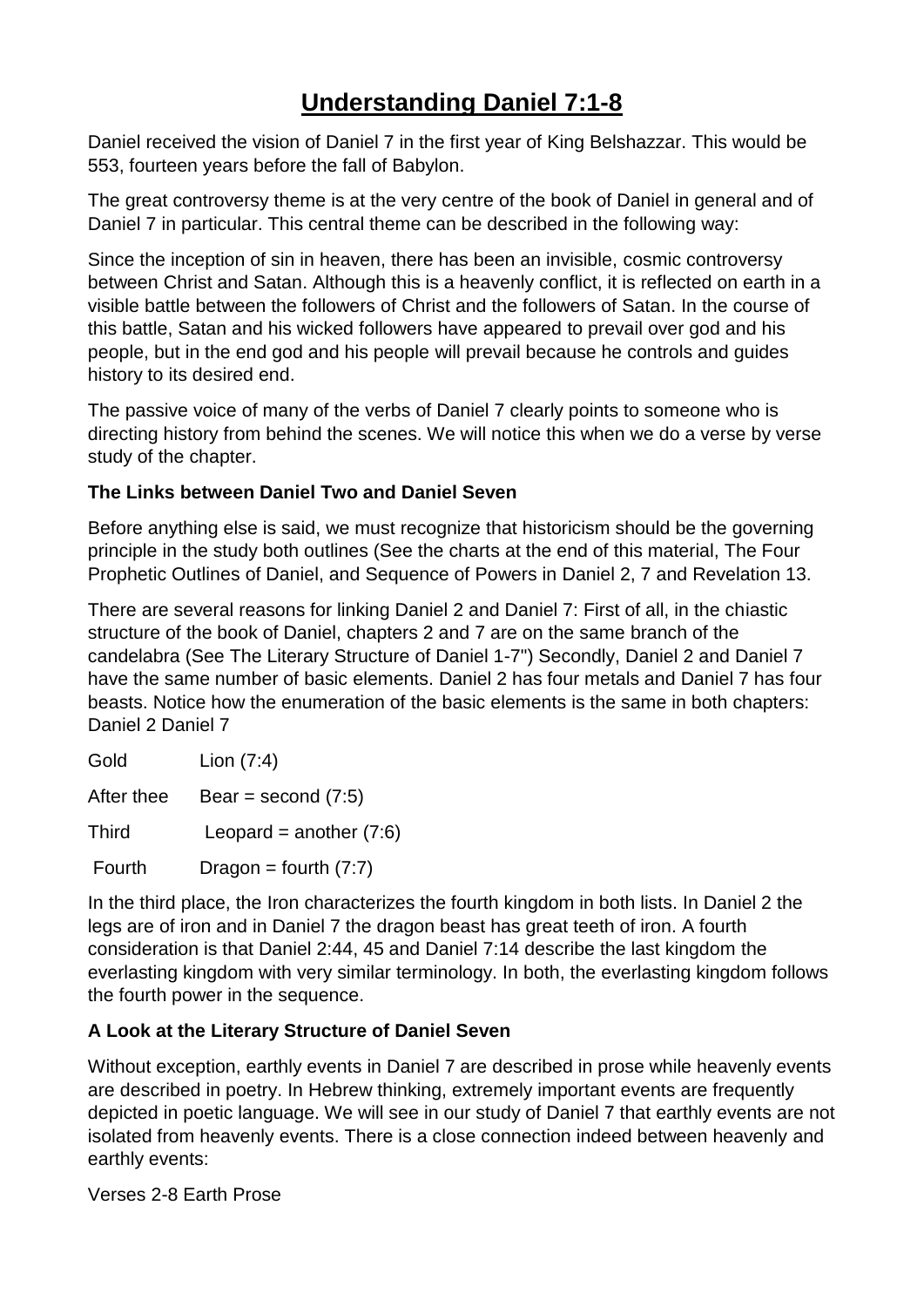Verses 9-10 Heaven Poetry

Verses 11-12 Earth Prose

Verses 13-14 Heaven Poetry

Verses 15-22 Earth Prose

Verses 23-27 Heaven Poetry

The vision of Daniel 7 is structurally divided into four parts, each concluding with the setting up of the everlasting kingdom:

Vision: 7:1-14: The full vision in its chronological sequence.

Explanation: 7:15-18: Daniel wants to know the meaning of the vision. An angel gives a brief explanation ending with the eternal kingdom

Inquiry: 7:19-22: Daniel desires to know about the fourth beast, the ten horns, the little horn and the everlasting kingdom.

Explanation: 7:23-27: The angel provides the final and fullest explanation of the fourth beast, the ten horns, the little horn and the everlasting kingdom.

Verses 9-10, 22, and 26 clearly reveal that the judgment occurs immediately after, and as a result of, the malignant work of the little horn in verses 8, 21, and 25. This means that the judgment could not have taken place at the cross or in apostolic times or even when a person dies. The judgment must have begun sometime after 1798.

Another important structural item of Daniel 7 is that the fourth beast has three periods of existence. First it rules for a period by itself. Then ten horns grow from its head. Finally, after the ten horns have governed for a period of time, a little horn arises among them to rule over them.

This clearly shows that Rome would rule in three consecutive stages (see, Daniel 7:23- 24). In Revelation we will find that Rome will have a fourth stage when the beast's deadly wound is healed.

It is also important to remember that the judgment in Daniel seven has three distinct stages:

1. INVESTIGATIVE: The books are opened (verses 9, 10).

2. VERDICT OR SENTENCE: Given in favour of the saints (verse 22)

3. The time came when the saints POSSESSED the kingdom. It is clear that the judgment has an investigative stage, a sentencing stage and an execution stage (verse 22, last part)

Not only does each outline of Daniel expand upon the previous outlines, but each outline also enlarges upon itself as the chapter progresses. For example, as we have already seen, Daniel 7 repeats the same events four times yet each time the final events of the outline are amplified and intensified. The interest of Daniel is clearly focused on the endtime. The first powers of the outline are brought to view primarily to give us a sequence and framework for end-time events.

For an exemplification of this, see the chart at the end of this material, AA Synoptic View of the Four Parts of Daniel 7"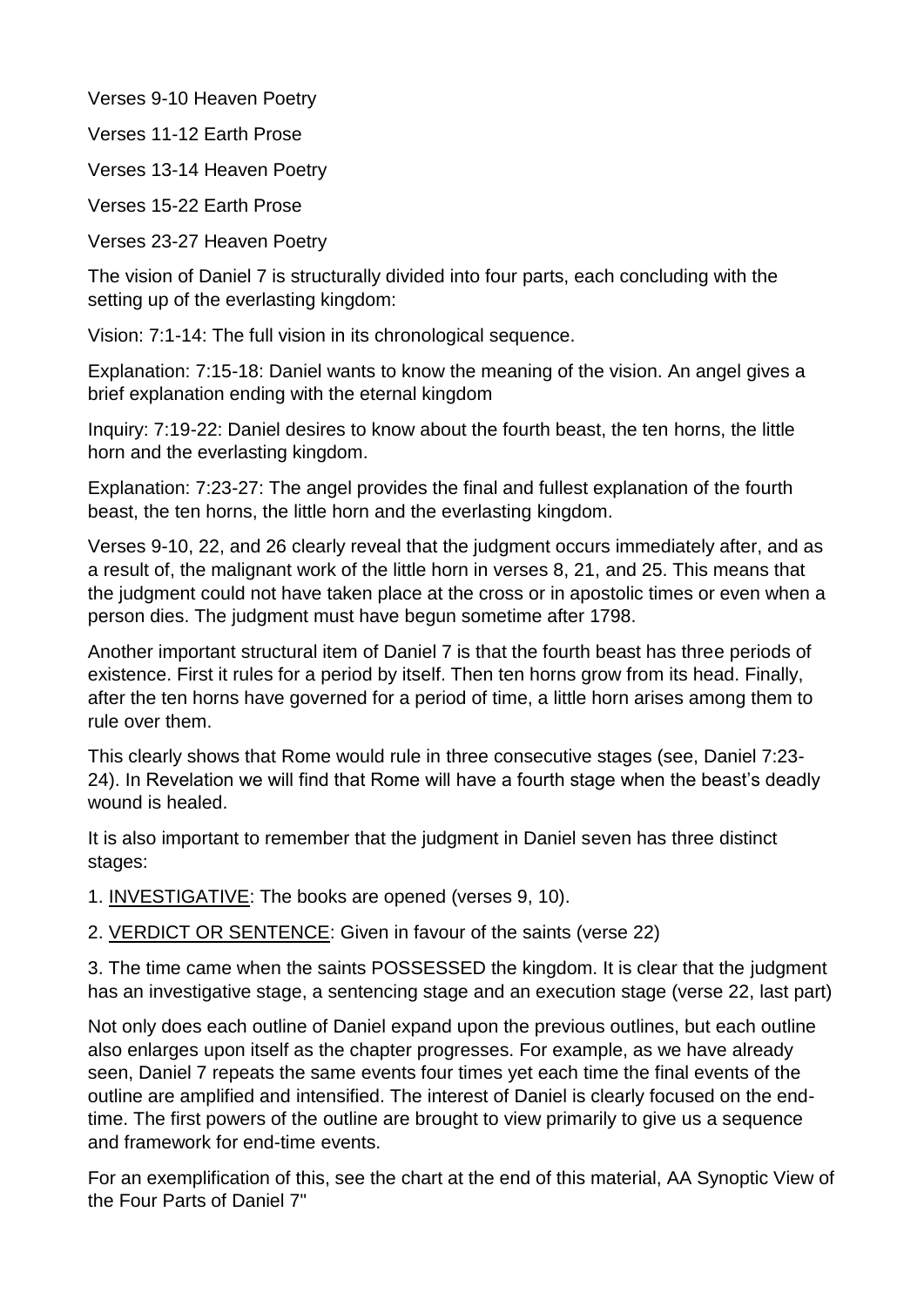### **A Verse by Verse Study of Daniel Seven**

### **Verse 1**:

The date for this chapter, as we have already seen, is 553. The text clearly states that Daniel had a dream and visions of his head upon his bed. This is what we might call a prophetic dream.

Daniel also had prophetic visions while he was awake. It is remarkable that Ellen White also had both kinds of prophetic communications from the Lord.

### **Verse 2**:

Winds in prophetic language are symbolic of strife, war, bloodshed and destruction. Jeremiah, a contemporary of Daniel, makes this very clear in Jeremiah 25:31-33. Ezekiel, another of Daniel's contemporaries, also affirms the same (Ezekiel 7:1-2). In Revelation 7:1-4 when the four angels release the winds, the result is a universal conflagration and destruction (Revelation 6:12-17).

### **Concerning the winds, Ellen White remarks:**

Winds are a symbol of strife. The four winds of heaven striving upon the great sea represent the terrible scenes of conquest and revolution by which kingdoms have attained to power. (The Great Controversy, p. 440)

The sea symbolizes multitudes of unconverted peoples who are inimical to the people of God (see, Isaiah 17:12-13; 8:7-8; 60:5; Revelation 17:15). When symbolic winds and waters are placed together the meaning is, nations which are warring for world dominion. It is of great importance that these four beasts arise from the sea, while the winds of strife are blowing. In contrast, Revelation 13:11depicts a beast which arises from the earth, where there are no waters and no winds!!

# **Verse 3**:

Several things must be taken into account when we examine this verse.

1) Do the four beasts represent four kings or four kingdoms? The answer is simple. The four beasts represent four kingdoms which were ruled over by a succession of kings (study carefully, Daniel 2:37-39; 7:17, 23; 8:20-22; Revelation 17:12; 20:4-6; 1:5-6).

2) Why are wild beasts employed as symbols? Notice the following inspired comment:

Earthly governments prevail by physical force; they maintain their dominion by war; but the founder of the new kingdom is the Prince of Peace. The Holy Spirit represents worldly kingdoms under the symbol of fierce beasts of prey; but Christ is the Lamb of God, which taketh away the sin of the world. (Christ Object Lessons, p. 77)

In this context it is significant that the two beasts of Daniel 8, in contrast to the four beasts of chapter seven, are domestic sanctuary animals (more on this when we study Daniel 8).

3) It is worthy of notice that the fulfilment of prophecy moves from east to west. The lion and bear are powers which bear sway in Asia. The leopard governs toward the eastern part of Western Europe and the dragon rules in the western portion of Western Europe. When we study Revelation, we will see that the second beast of Revelation 13 rules west of Europe (the United States of America). While Protestant eyes are fixed on the east as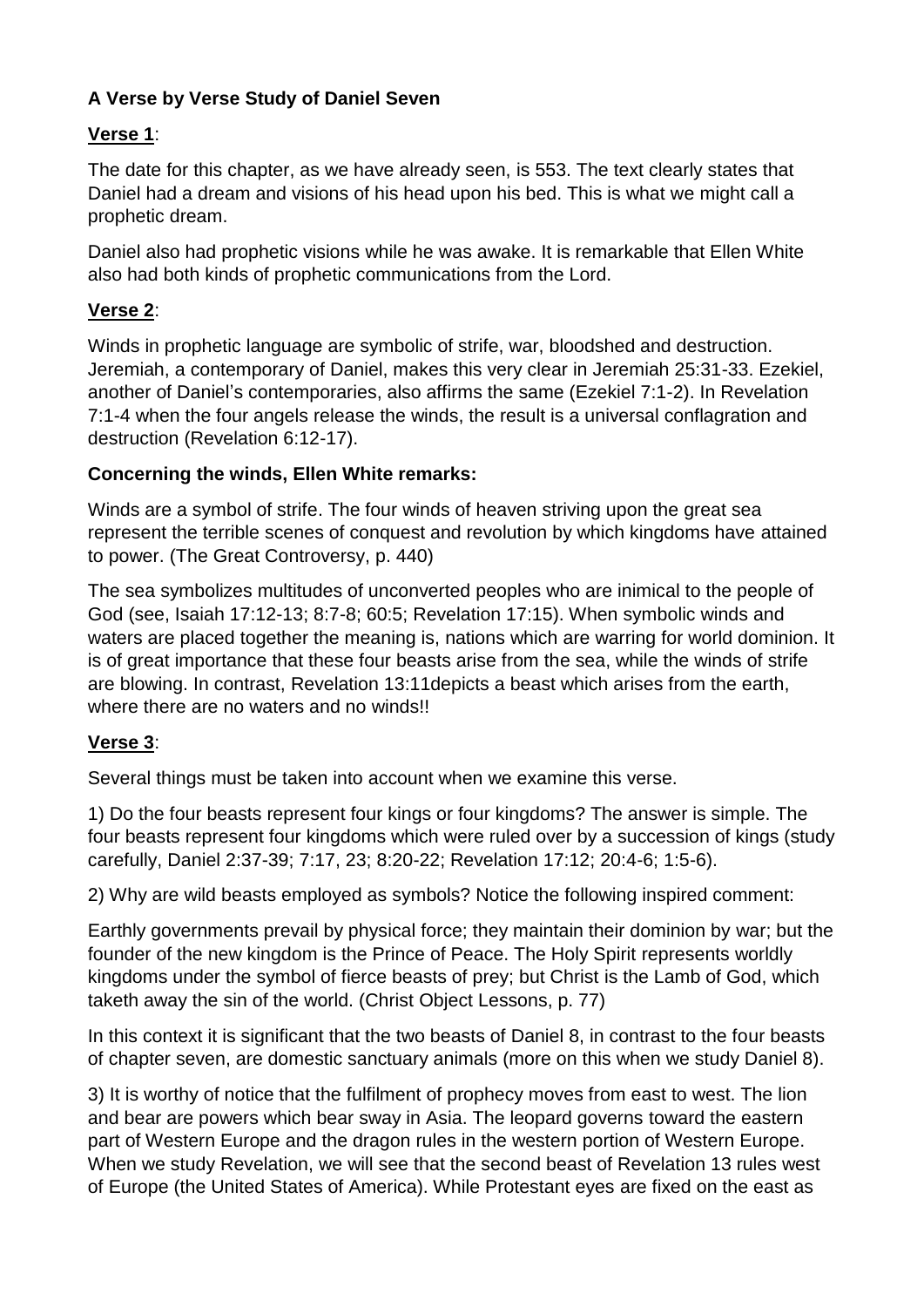the place for the fulfilment of Bible prophecy, it is fulfilling in the west right before their eyes and they can=t see it because they are looking in the wrong place!!

### **Verse 4**:

The lion represents Babylon. Everything connected with Babylon is >top of the line=. Gold is the most precious metal, the lion is the king of beasts, the eagle is the king of birds, etc. Archaeological excavations have proven that lion sphinxes were very common in ancient Babylon. Jeremiah affirms that the lion represents Babylon (see, Jeremiah 4:7; 50:17).

Wings in Bible prophecy represent speed of conquest (see Ezekiel 17:3, 12; Lamentations 4:19; Habakkuk 1:6-8). The plucking of the wings symbolizes the reality that Babylon will no longer be swift to conquer the nations. A lion with a man=s heart is cowardly (even though fictional, the story of the Wizard of Oz picks up on this. Richard the Lionhearted, king of England, was so called because of his great courage). Babylon=s cowardice is clearly displayed by King Belshazzar when the kingdom fell to the Medes and Persians (see Daniel 5:6).

Notice the passive verbs in this verse: wings were plucked, Ait was lifted up, it was made to stand, and a man's heart was given to it. It is clear that someone else is guiding history!!

# **Verse 5**:

The bear symbolizes the kingdom of the Medes and Persians (Daniel 8:20). This is made clear in Daniel 5 where the Medes and Persians are described as the conquerors of Babylon. The fact that the bear was higher on one side than on the other indicates that one of these co-ruling kingdoms was to be more powerful than the other. This is made clear in Daniel 8:3 where we are told that the ram has two horns and the highest one comes out last. This is remarkably true to history. When the kingdom began, the Medes were dominant but at the end the kingdom was ruled exclusively by Persian kings and the Medes receded into the background (see the chart at the end of this material, The Dynastic Succession of the Medes and Persians).

The three ribs in the bear's mouth represent the three provinces which the Medes and Persians conquered in order to ascend to power:

1) Lydia (ancient Turkey/Anatolia) was conquered in 547.

- 2) Babylon, was overcome in 539 and,
- 3) Egypt, was forced to submit in 525.

Notice, once again, that someone is active behind the scenes of history: they said unto it, Arise, devour much flesh. It is obvious that someone is giving the Medes and Persians permission to conquer. They in this verse no doubt refers to the watchers or angels who are the emissaries of God in the guidance of human events (compare Ezekiel 1 where the angels carry on God's redemptive purpose on earth).

# **Verse 6**:

The leopard represents the kingdom of Greece. The leopard in itself is a swift animal, but this leopard has wings. This must mean that Greece would conquer the world in a swifter fashion than Babylon. And this is exactly what happened.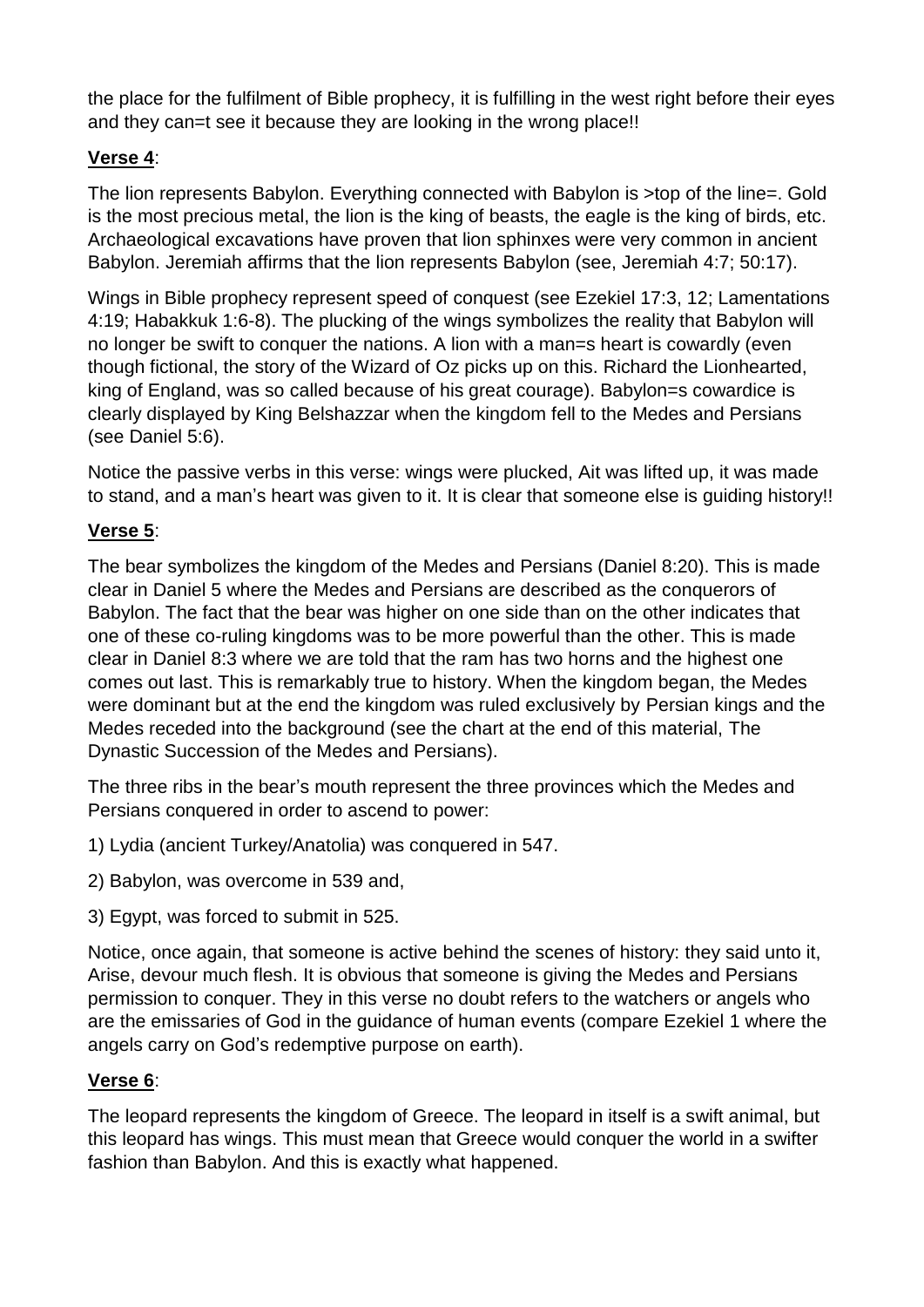Alexander the Great conquered the whole Near East (from Egypt to the Indus Valley in India) in just 3 years. Nebuchadnezzar took 13 whole years to just reach a stalemate with Tyre. In contrast, Alexander conquered Tyre in just eight months.

It is important to underline that the leopard did not have the four heads when it began to rule.

How do we know this? The answer is, by a comparison of Daniel 7 with Daniel 8. In Daniel 8 the he-goat (a symbol of Greece, 8:21) governed for a period with a notable horn on its head (Alexander the Great) Only after that great horn was broken, did four others come out to replace it.

So, just as the he-goat governed for a period and then sprouted four horns, so, the leopard ruled for a period and then it grew four heads. It is clear that the four heads and the four horns came up after the leopard and he-goat had ruled for a period of time (see, Daniel 8:5-8).

In Daniel 7 the leopard was swift, but it was made even swifter by wings. In Daniel 8 the he-goat is so swift he does not even touch the ground. Once again we are told that a power outside history is guiding world affairs: and dominion was given to it. Notice that the leopard did not take dominion. Rather, dominion was given to it!!

#### **Verse 7**:

The dragon beast represents the Roman Empire (168 B. C. - 476 A. D.). This empire came to be known as the iron monarchy of Rome (Edward Gibbon, The History of the Decline and Fall of the Roman Empire, vol. 4, p. 161).

The ten horns represent the ten kingdoms into which the Roman Empire was divided when it fell apart. These ten kingdoms, according to Edward Gibbon, were: The Alemanni, the Franks, the Burgundians, the Vandals, the Suevi, the Visigoths, the Saxons, the Ostrogoths, the Lombards and the Heruli (see, M. H. Brown, The Sure Word of Prophecy, pp. 54, 55).

The historian Machiavel, without the slightest reference to this prophecy, gives the following list of the nations which occupied the territory of the Western Empire at the time of the fall of Romulus Augustulus [476 A. D], the last emperor of Rome:

The Lombards, the Franks, the Burgundians, the Ostrogoths, the Visigoths, the Vandals, the Heruli, the Sueves, the Huns, and the Saxons: ten in all. (H. Grattan Guinness, The Divine Program of the World=s History, p. 318)

Already in the fourth century, Jerome had spoken of the fragmentation of the Roman Empire in the following terms:

Moreover the fourth kingdom, which plainly pertains to the Romans, is the iron which breaks in pieces and subdues all things. But its feet and toes are partly of iron and partly of clay, which at this time [note that Jerome was living when this was happening] is most plainly attested. For just as in its beginning nothing was stronger and more unyielding than the Roman Empire, so at the end of its affairs nothing is weaker. (Jerome, Commentary on Daniel, comments on 2:40, column 504).